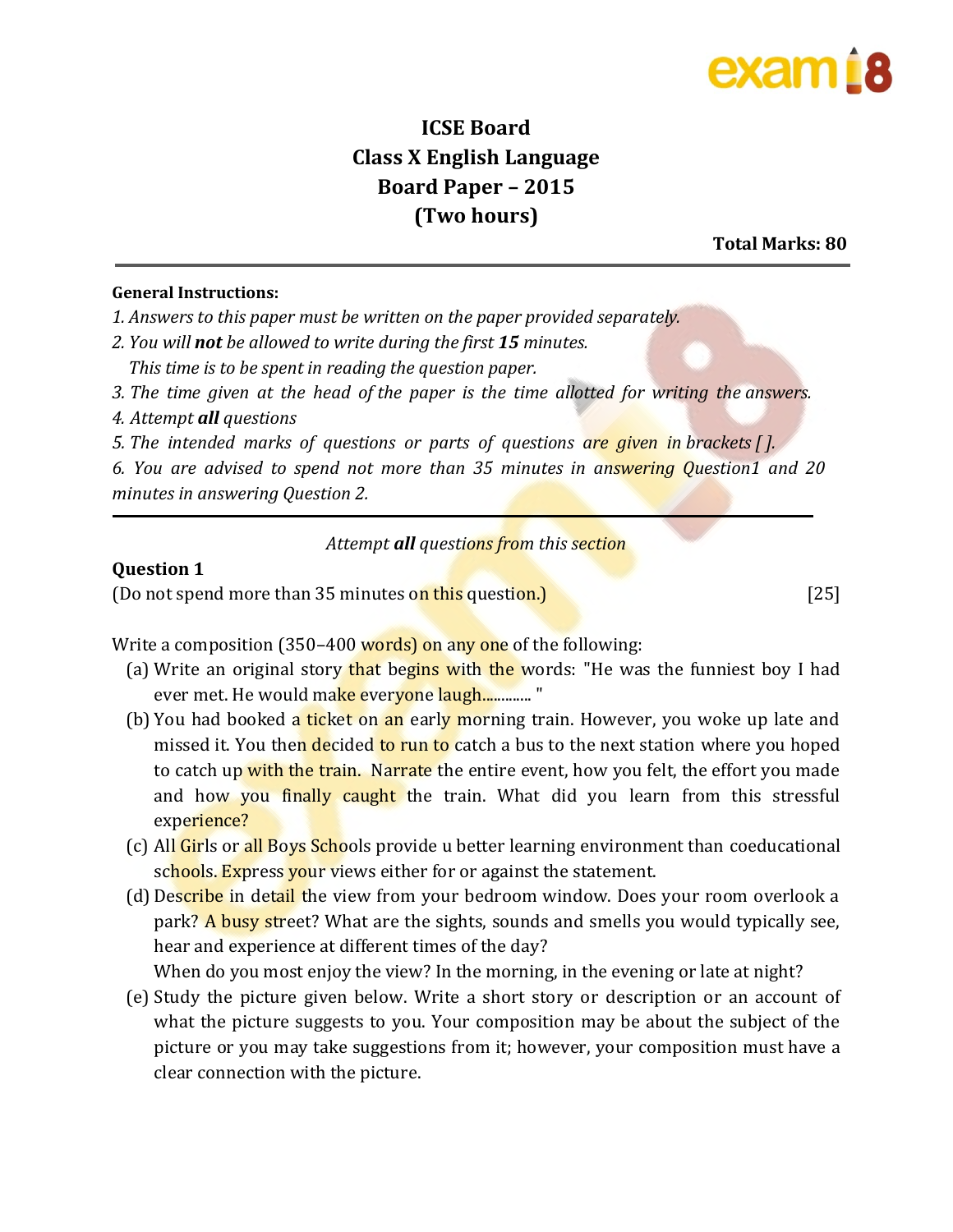# exam 18



#### **Question 2**

(Do not spend more than 20 minutes on this question.)

Select one of the following: [10]

(a) Break time (recess) at your school is only for duration of minutes.

Write a letter to your Principal requesting an extension in the break-time from fifteen minutes to half an hour. Give reasons for your request and explain in what an extended break would make a difference to you as a student.

(b) You are to be awarded a special prize at the Annual Prize Day ceremony of your school. Write a letter to a lady relative her the news. Be sure to include details of the prize that you are to receive and tell her why you have been chosen for this honour.

#### **Question 3**

Read the following passage carefully and answer the questions that follow:

Lying in **bed, Swami** realized with a shudder that it was Monday morning. It looked as though only a moment ago it had been the last period on Friday; already Monday was here. He hope that an earthquake would reduce the school building to dust, but that good building **Albert Mission** School had withstood similar prayers for over a hundred years now. At nine o'clock Swaminathan wailed, "I have a 5 headache." His mother said, "Why don't you go to school in a bullock cart?"

"So that I may be completely dead at the other end? Have you any idea whit it means to be jolted in a cart?

"Have you nay important lessons today?"

"Important! Bah! That geography teacher has been teaching the same lesson for over a year now. And we have arithmetic, which means for a whole period we are going to be beaten by the teacher Important lessons!"

And Mother generously suggested that Swami mighty stay at home.

At 9:30, when he ought to have been lining up in the school prayer hall, Swami was lying on the bench in Mother's room. Father asked him, "Have you on school today?"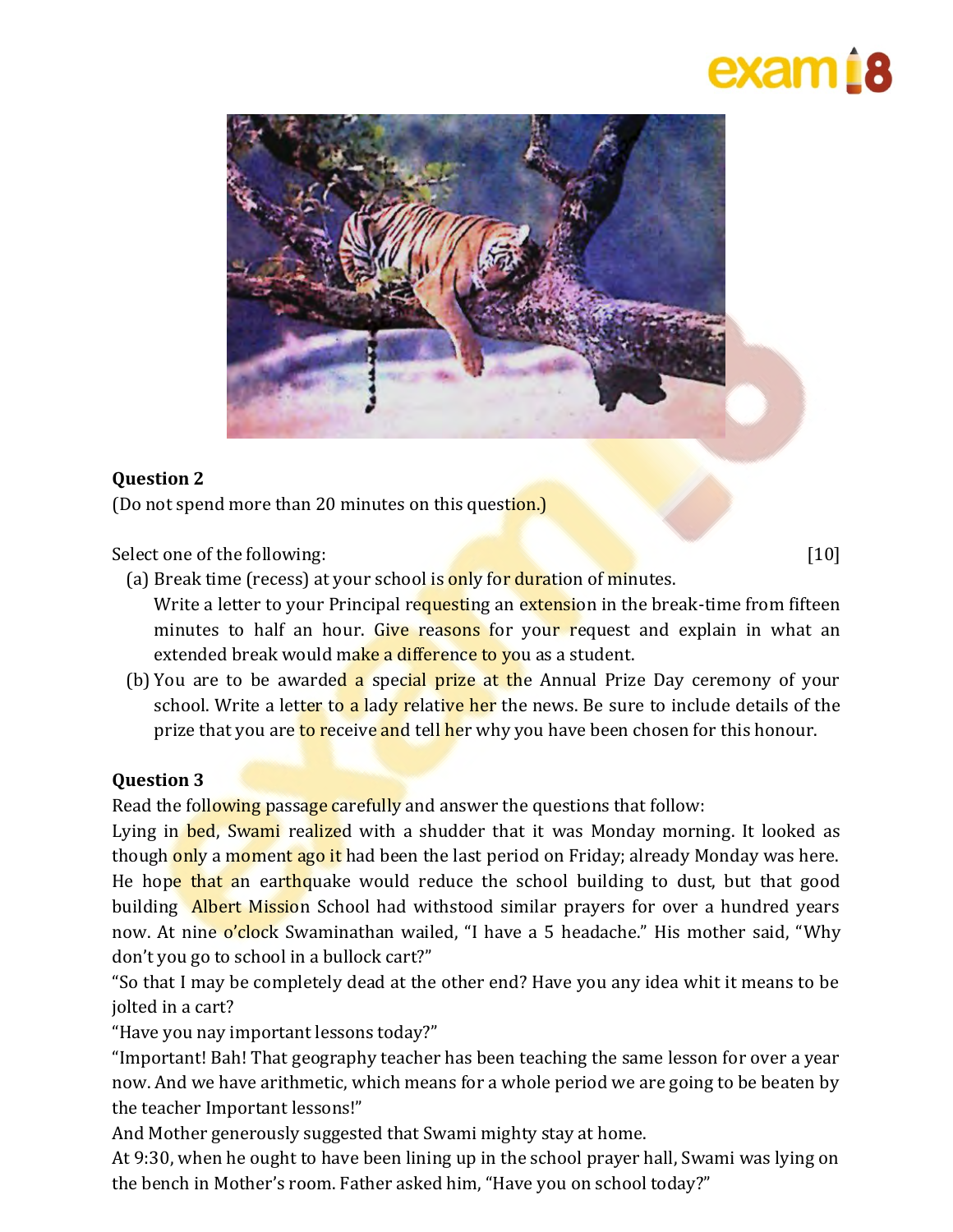

"Headache," Swami replied.

"Nonsense! Dress up and go."

"Headache."

"Loaf about less on Sunday and you will be without a headache on Monday."

Swami knew how stubborn his father could be and changed his tactics. "I can't go so late to class."

"I agree, but you 'll have to; it is your own fault. You should have asked me before deciding to stay away."

"What will the teacher think if I go so late?"

"Tell him you had a headache and so are late."

"He will beat me if I say so."

"Will he? Let us see. What is his name?

"Mr. Samuel."

"Does he beat the boys?"

"He is very violent, especially with boys who come late. Some days ago a boy was made to stay on his knees for a whole period in a corner of the class because he came late, and that after getting six cuts from the cane and having his ears twisted. I wouldn't like to go late to Mr. Samuel's class"

"If he is so violent why not tell your headmaster about it?"

"They say that event the headmaster is **afraid** of him. He is such a violent man."

And then Swami gave a lurid account of Samuel's violence; how when he started caning he would not stop till he saw blood on the boy's hand, which he made the boy press to his forehead like a vermillion marking. Swami hoped that his father would be made to see that he couldn't go to his class tale. But Father's behavior took an unexpected turn. He became excited. "What do these **people mean by be**ating our children? They must be driven out of service. I will see."

The result was he proposed to send Swami late to his class as a kind of challenge. He was also going to send a letter with Swami to the headmaster. No amount of protest from Swami was of any avail: Swami had to go to school.

By the time he was ready Father had composed a long letter to the headmaster, put in an envelope and sealed it.

"What have you written, Father?" Swaminathan asked apprehensively.

"Nothing for you. Give it to your headmaster and go to your headmaster and go to your class."

Swami's father did not know the truth, that actually Mr. Samuel was a very kind and gentle man.

- (a) Give the meaning of each of the following words as used in the passage. One word answers or short phrase will be accepted.
	- (i) jolted (line 21)
	- (ii) stubborn (line 21)
	- (iii) avail (line  $45$ ) [3]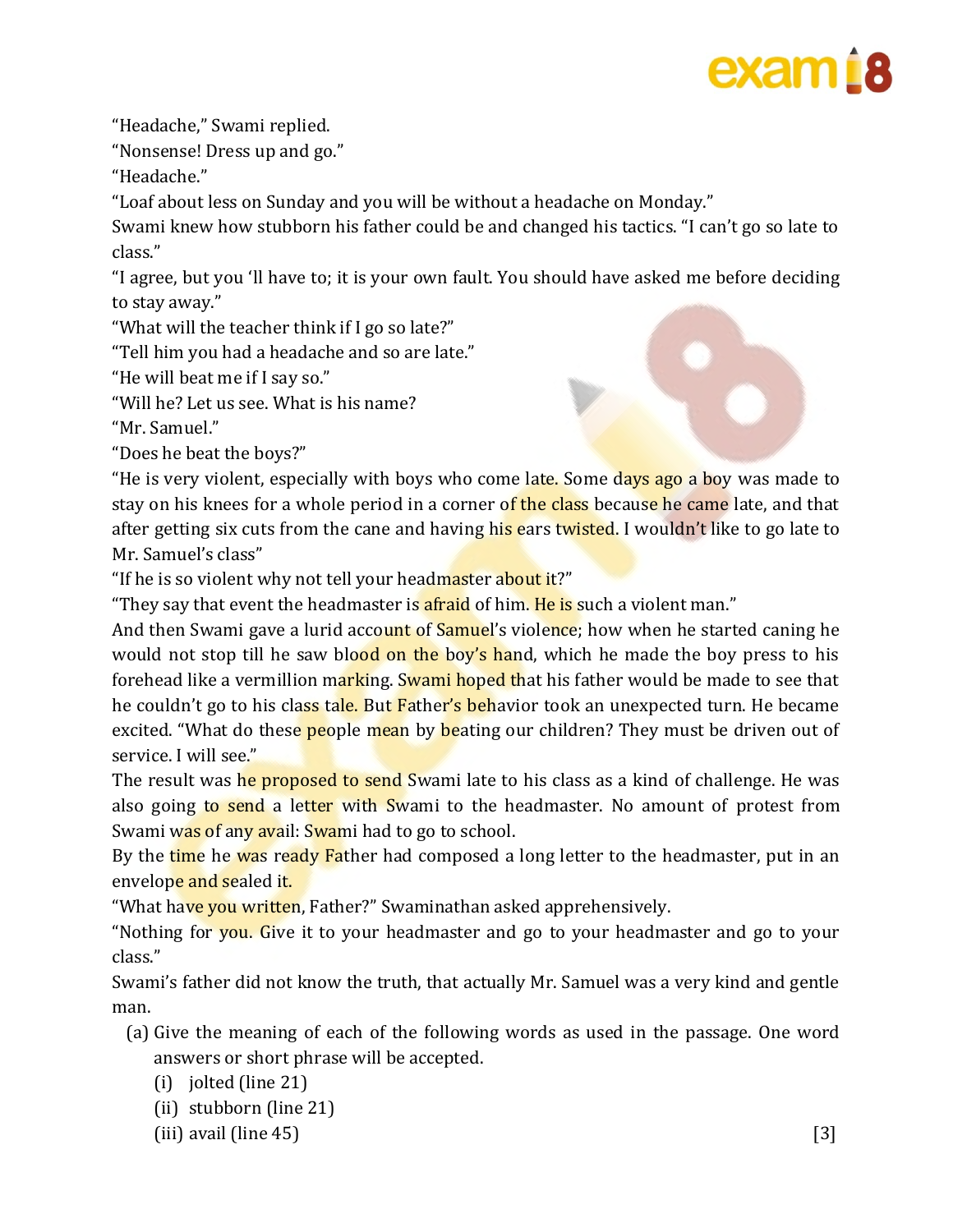# exam i 8

(b) Answer the following questions briefly in your own words:

| $\left(1\right)$ | What did Swami wish for on a Monday morning? Why was his wish unlikely to be    |                                                                                                                                                                                                                                                                                                                                                                                           |
|------------------|---------------------------------------------------------------------------------|-------------------------------------------------------------------------------------------------------------------------------------------------------------------------------------------------------------------------------------------------------------------------------------------------------------------------------------------------------------------------------------------|
|                  | answered?                                                                       | [2]                                                                                                                                                                                                                                                                                                                                                                                       |
| (ii)             | Which sentence tells us that Swami's father was completely unsympathetic to his |                                                                                                                                                                                                                                                                                                                                                                                           |
|                  | son's headache?                                                                 | [2]                                                                                                                                                                                                                                                                                                                                                                                       |
|                  |                                                                                 | [2]                                                                                                                                                                                                                                                                                                                                                                                       |
|                  |                                                                                 | [2]                                                                                                                                                                                                                                                                                                                                                                                       |
|                  |                                                                                 | [2]                                                                                                                                                                                                                                                                                                                                                                                       |
|                  |                                                                                 | [2]                                                                                                                                                                                                                                                                                                                                                                                       |
|                  |                                                                                 |                                                                                                                                                                                                                                                                                                                                                                                           |
|                  |                                                                                 |                                                                                                                                                                                                                                                                                                                                                                                           |
|                  |                                                                                 | [8]                                                                                                                                                                                                                                                                                                                                                                                       |
|                  |                                                                                 | (iii) In what way was Swami's response different from his father's?<br>(iv) Why did Swami give a colourful account of Mr. Samuel to his father?<br>(v) In what way did Father's behavior take an unexpected turn?<br>(vi) What was Swami finally ordered to do by his father?<br>(c) (i) In not more than 60 words describe how Swami tries to prove that Mr. Samuel is a<br>violent man. |

(ii) Give a title to your summary in  $3(c)$ . Give a reason to justify your choice.  $\lceil 2 \rceil$ 

#### **Question 4**

(a) Fill in each of the numbered blanks with the correct from of the word given in brackets. Do not copy the passage, but write in correct serial order the word or phrase appropriate to the blank space.

#### **Example:**

(0) One morning I (0)..... (see) the **python** curled up on the dressing table.

Answer: saw

It was  $(1)$ ..... (gaze) at its own reflection in the mirror. I(2).... (go) for grandfather but by the time we  $(3)$ .... (return) to the room, the python  $(4)$  .....(move) on. He was seen in the garden and once the cook saw him  $(5)$ ..... (crawl) up the ladder to the roof. Then we  $(6)$ .... (find) him on the dressing table again  $(7)$ ...... (admire) himself in the mirror. "He's trying to look better for Aunt Mable" I said. I (8)...... (regret) this remark immediately because grandmother overheard and held up my pocket money for the rest of the week!

- (b) Fill in the blanks with an appropriate word:
	- (i) He found the key just the front door.
	- (ii)  $I$  could not accompany my cousin  $\rule{1em}{0.15mm}$  the trip because I had fever.
	- (iii) The noise prevented us  $\qquad$  sleeping.
	- (iv) The young man put the flute \_\_\_\_\_\_ his lips and began to play.
	- (v) Ashok leaned \_\_\_\_\_\_\_\_ the wall tiredly.
	- (vi) The paper dart went gliding \_\_\_\_\_\_\_ the air.
	- (vii)The cyclist rode quickly \_\_\_\_\_\_\_\_ the path.
	- (viii) The young child carried the heavy bucket \_\_\_\_\_\_\_ the stairs. [4]

#### (c) Join the following sentence to make one complete sentence without using and, but or so

- (i) He has learnt to cycle. He has yet to learn to swim.
- (ii) The child helped her mother to make breakfast. She washed the tomatoes.
- (iii) They bought a new car. They can travel long distance.
- (iv) Sunita opened her purse. She found the money missing. [4]